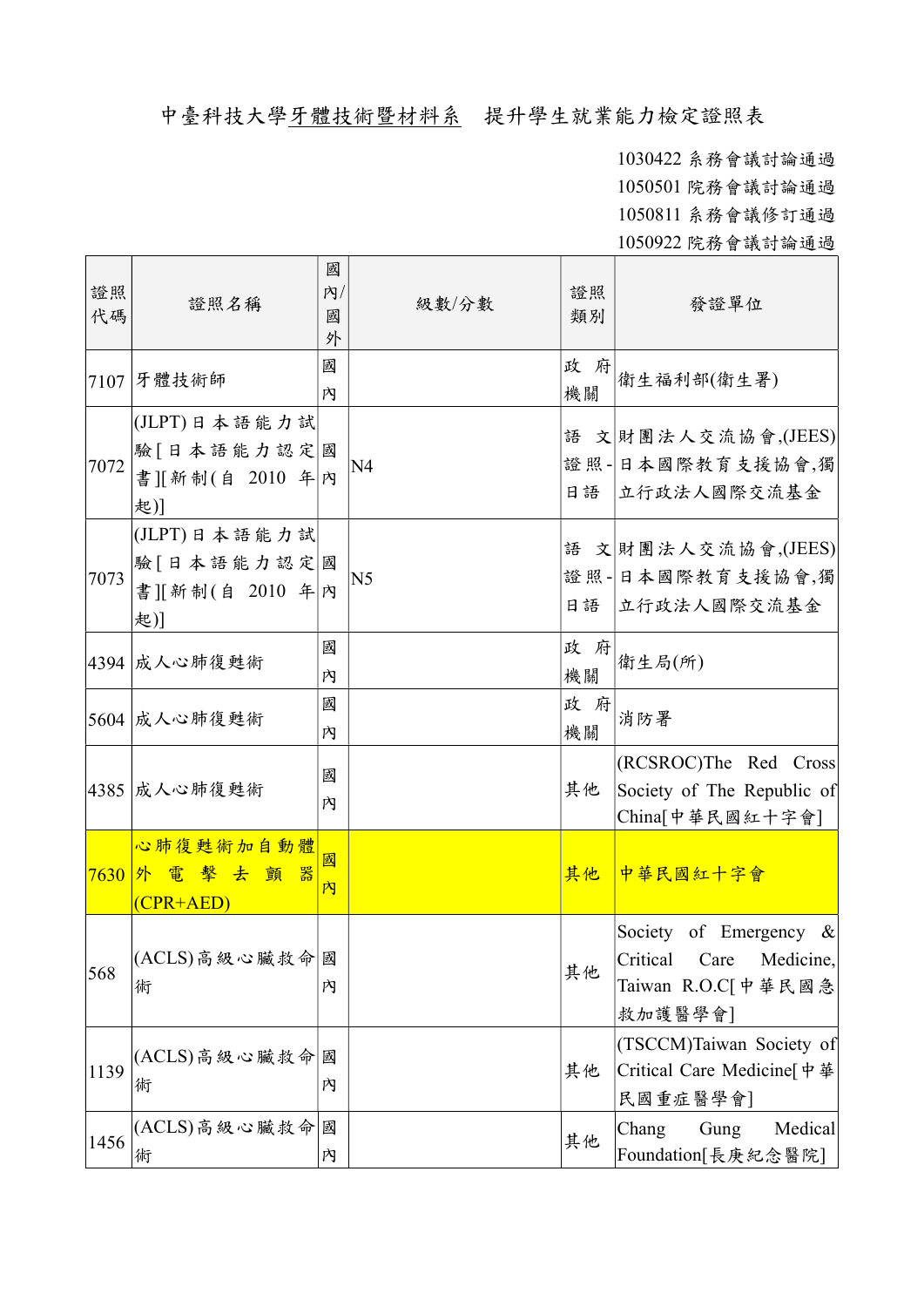| 4286 | (ACLS)高級心臟救命國<br>術 | 內      | 其他        | (TEMTA)Taiwan Emergency<br>Medical<br>Technician<br>Association[中華緊急救護<br>技術員協會]      |
|------|--------------------|--------|-----------|---------------------------------------------------------------------------------------|
| 4389 | (ACLS)高級心臟救命<br>術  | 國<br>內 | 其他        | (TSEM)Taiwan Society of<br>Emergency Medicine[ 台 灣<br>急診醫學會]                          |
| 5578 | (ACLS)高級心臟救命<br>術  | 國<br>內 | 其他        | 台中榮民總醫院                                                                               |
| 5644 | (ACLS)高級心臟救命<br>術  | 國<br>内 | 其他        | 國立臺灣大學醫學院附設<br>醫院                                                                     |
| 6298 | (ACLS)高級心臟救命<br>術  | 國<br>內 | 其他        | <b>ACLS</b><br>for<br>Experienced<br>Provider Course[ 中 華 民 國<br>高級心臟救命術聯合委員<br>會]    |
| 7540 | (ACLS)高級心臟救命<br>術  | 國<br>內 | 其他        | Taiwan Society Of Geriatric<br>Emaergency & Critical Care<br>Medicine[台灣老人急重症<br>醫學會] |
|      | 7583 (BLS)一般急救     | 國<br>內 | 其他        | 社團法人台灣健康教育推<br>廣協會                                                                    |
|      | 7096  (BLS)基本救命術   | 國<br>内 | 政 府<br>機關 | 衛生局(所)                                                                                |
| 667  | (BLS)基本救命術         | 國<br>内 | 其他        | 急救教育推廣與諮詢中心                                                                           |
|      | 4379  (BLS)基本救命術   | 國<br>内 | 其他        | Changhua<br>Christian<br>Hospital[彰化基督教醫院]                                            |
|      | 4384  (BLS)基本救命術   | 國<br>內 | 其他        | (RCSROC)The Red Cross<br>Society of The Republic of<br>China[中華民國紅十字會]                |
|      | 5426 (BLS)基本救命術    | 國<br>內 | 其他        | 國立臺灣大學醫學院附設<br>醫院雲林分院 (斗六院區)                                                          |
|      | 6485 (BLS)基本救命術    | 國<br>內 | 其他        | 雲林縣中小學急救教育學<br>校推廣中心                                                                  |
|      | 7326 (BLS)基本救命術    | 國<br>內 | 其他        | 財團法人私立高雄醫學大<br>學附設中和紀念醫院                                                              |
|      | 8028  (BLS)基本救命術   | 國<br>内 | 其他        | 行政院衛生福利部(衛生署)<br>屏東醫院                                                                 |
|      | 8479 (BLS)基本救命術    | 國<br>内 | 其他        | 署立醫院                                                                                  |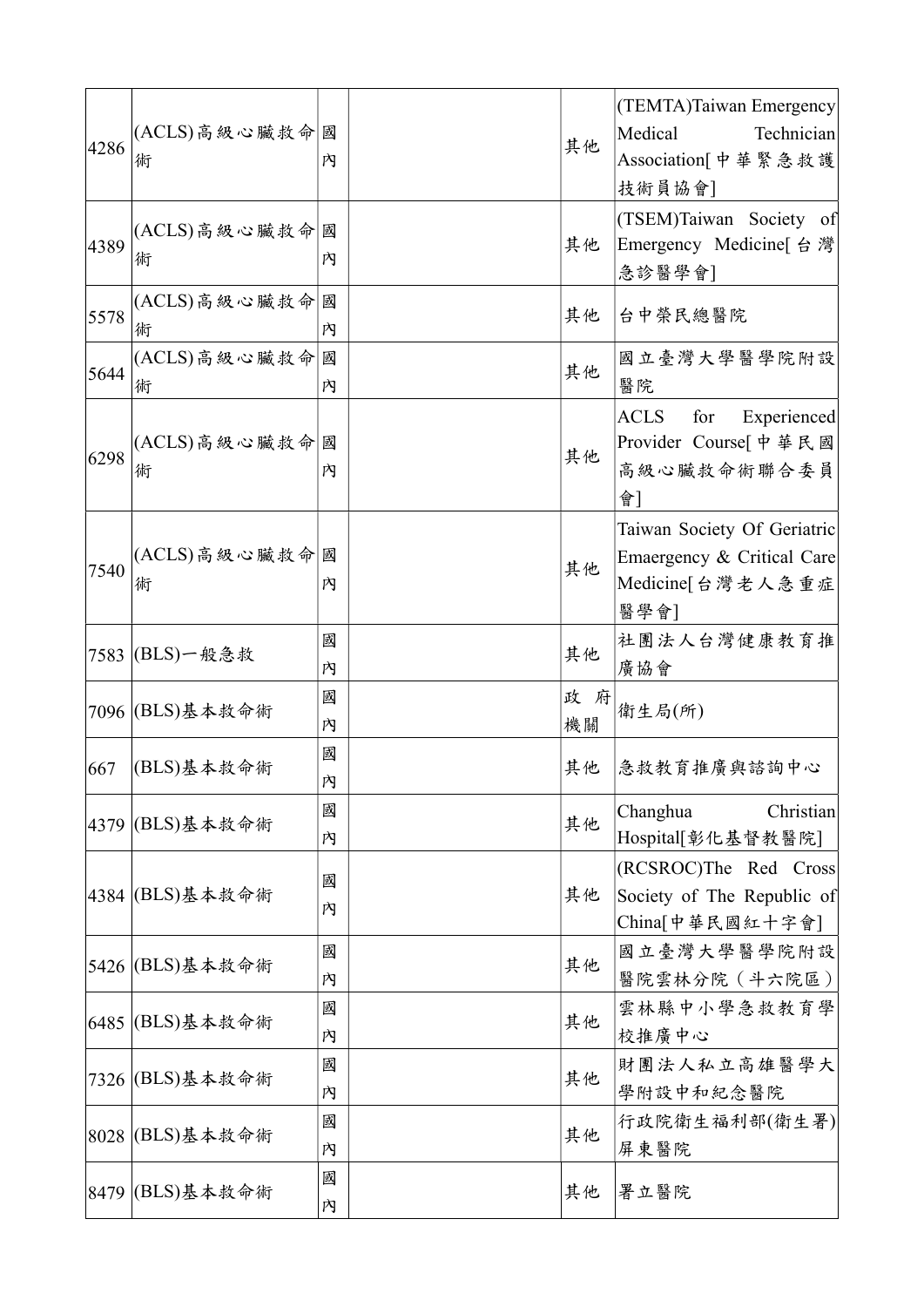|      | 2222  (CPR)心肺復甦術 | 國<br>內 | 其他        | Changhua<br>Christian<br>Hospital[彰化基督教醫院]                                       |
|------|------------------|--------|-----------|----------------------------------------------------------------------------------|
|      | 4230  (CPR)心肺復甦術 | 國<br>內 | 其他        | 急救教育推廣與諮詢中心                                                                      |
|      | 4285  (CPR)心肺復甦術 | 國<br>內 | 其他        | (TEMTA)Taiwan Emergency<br>Medical<br>Technician<br>Association[中華緊急救護<br>技術員協會] |
|      | 5640  (CPR)心肺復甦術 | 國<br>內 | 其他        | (TSEM)Taiwan Society of<br>Emergency Medicine[ 台 灣<br>急診醫學會]                     |
|      | 7358  (CPR)心肺復甦術 | 國<br>內 | 其他        | 高雄市水上救生協會                                                                        |
| 4391 | 心肺復甦術            | 國<br>內 | 政 府<br>機關 | 消防署                                                                              |
| 6650 | 心肺復甦術            | 國<br>內 | 政 府<br>機關 | 衛生局(所)                                                                           |
| 6935 | 心肺復甦術            | 國<br>內 | 政<br>機關   | 府 行政院衛生福利部(衛生署)<br>雙和醫院                                                          |
| 8079 | 心肺復甦術            | 國<br>內 | 政 府<br>機關 | 臺北市政府                                                                            |
| 2172 | 心肺復甦術            | 國<br>內 | 其他        | 新北市立聯合醫院(舊名:<br>臺北縣立醫院)                                                          |
|      | 4380 心肺復甦術       | 國<br>内 | 其他        | 臺北市立萬芳醫院                                                                         |
| 4392 | 心肺復甦術            | 國<br>內 | 其他        | TAIWAN 柏克萊救護服務<br>協會                                                             |
| 4395 | 心肺復甦術            | 國<br>內 | 其他        | 台灣緊急醫療救護訓練協<br>會                                                                 |
| 6279 | 心肺復甦術            | 國<br>內 | 其他        | Shin<br>Kong<br>Wu<br>Ho-Su<br>Memorial hospital[新光吳火<br>獅紀念醫院]                  |
| 6352 | 心肺復甦術            | 國<br>內 | 其他        | 建國科技大學                                                                           |
| 6508 | 心肺復甦術            | 國<br>內 | 其他        | Hsin<br>Cheng<br>General<br>Hospital[財團法人振興醫<br>院]                               |
| 6574 | 心肺復甦術            | 國<br>内 | 其他        | Show<br>Chwan<br>Memorial<br>Hospital[秀傳紀念醫院]                                    |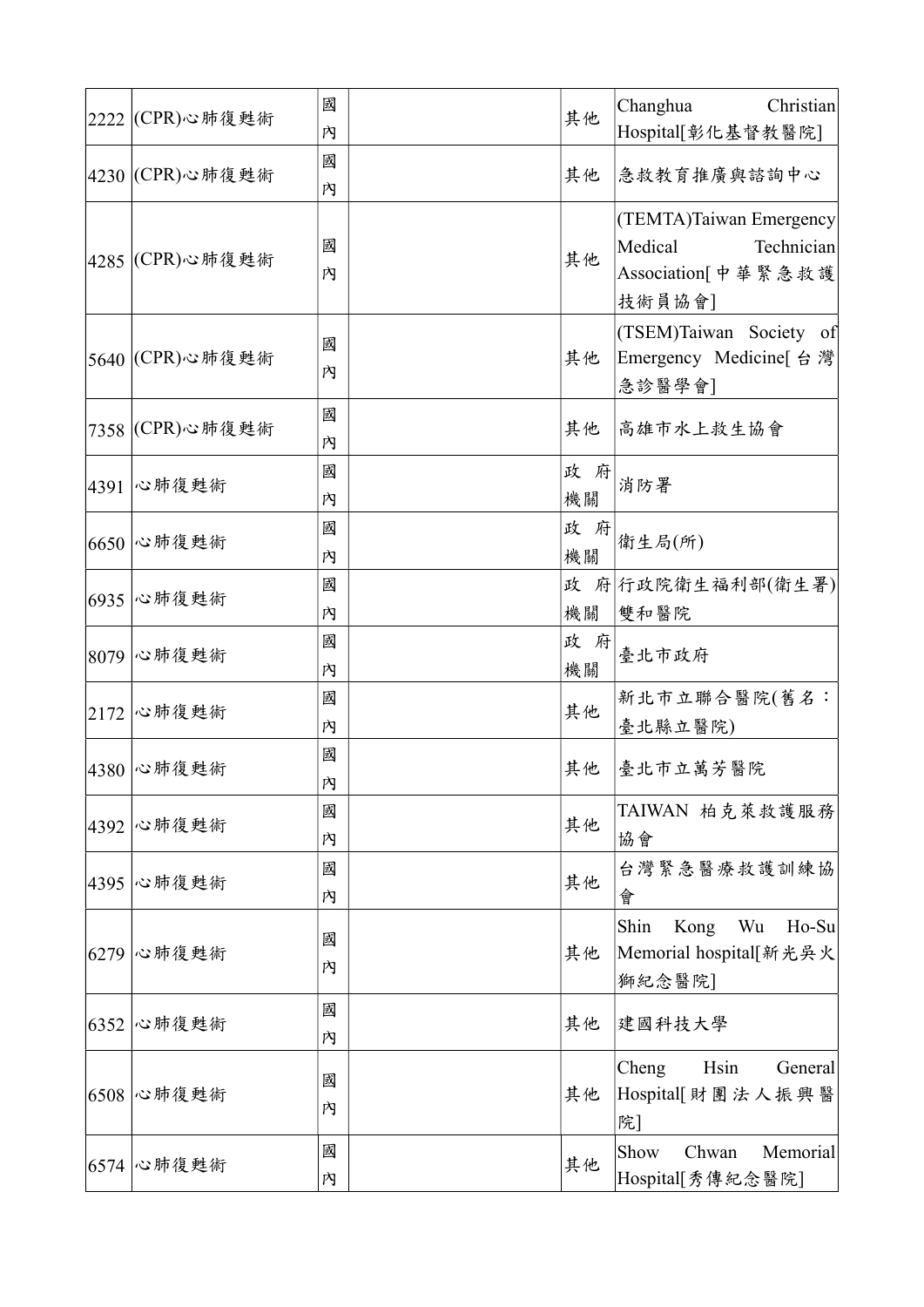| 6575 | 心肺復甦術                                                                    | 國<br>內 |                 | 其他           | 中國醫藥大學附設醫院    |
|------|--------------------------------------------------------------------------|--------|-----------------|--------------|---------------|
| 7802 | 心肺復甦術                                                                    | 國<br>內 |                 | 其他           | 臺北市立聯合醫院      |
| 8167 | 心肺復甦術                                                                    | 國<br>内 |                 | 其他           | 高雄榮民總醫院       |
| 6845 | (MOS)Microsoft Office<br>Specialist for<br>Office<br>2007                | 國<br>外 | Master(大師級)     | 國<br>際<br>認証 | Microsoft(微軟) |
| 7852 | (MOS)Microsoft Office<br>Specialist for<br>Office<br>2010                | 國<br>外 | Master(大師級)     | 國<br>際<br>認証 | Microsoft(微軟) |
| 6791 | (MOS)Microsoft Office<br>Specialist for<br>Office<br>Access 2007         | 國<br>外 |                 | 國<br>際<br>認証 | Microsoft(微軟) |
|      | (MOS)Microsoft Office<br>7850 Specialist for<br>Office<br>Access 2010    | 國<br>外 |                 | 國<br>際<br>認証 | Microsoft(微軟) |
| 7853 | (MOS)Microsoft Office<br>Specialist for<br>Office<br>Excel 2007          | 國<br>外 | Expert(專業級)     | 國<br>際<br>認証 | Microsoft(微軟) |
| 6788 | (MOS)Microsoft Office<br>Specialist for Office<br>Excel 2007             | 國<br>外 | Specialist(標準級) | 國<br>際<br>認証 | Microsoft(微軟) |
| 7851 | (MOS)Microsoft Office<br>Specialist for<br>Office<br><b>Excel 2010</b>   | 國<br>外 | Expert(專業級)     | 國<br>際<br>認証 | Microsoft(微軟) |
| 7425 | (MOS)Microsoft Office<br>Specialist for<br>Office<br>Excel 2010          | 國<br>外 | Specialist(標準級) | 國<br>際<br>認証 | Microsoft(微軟) |
| 8874 | (MOS)Microsoft Office<br>Specialist for<br>Office<br>Excel 2013          | 國<br>外 | Specialist(標準級) | 國<br>際<br>認証 | Microsoft(微軟) |
|      | (MOS)Microsoft Office<br>$6790$ Specialist for<br>Office<br>Outlook 2007 | 國<br>外 |                 | 國<br>際<br>認証 | Microsoft(微軟) |
| 7881 | (MOS)Microsoft Office<br>Specialist for<br>Office<br>Outlook 2010        | 國<br>外 | Specialist(標準級) | 國<br>際<br>認証 | Microsoft(微軟) |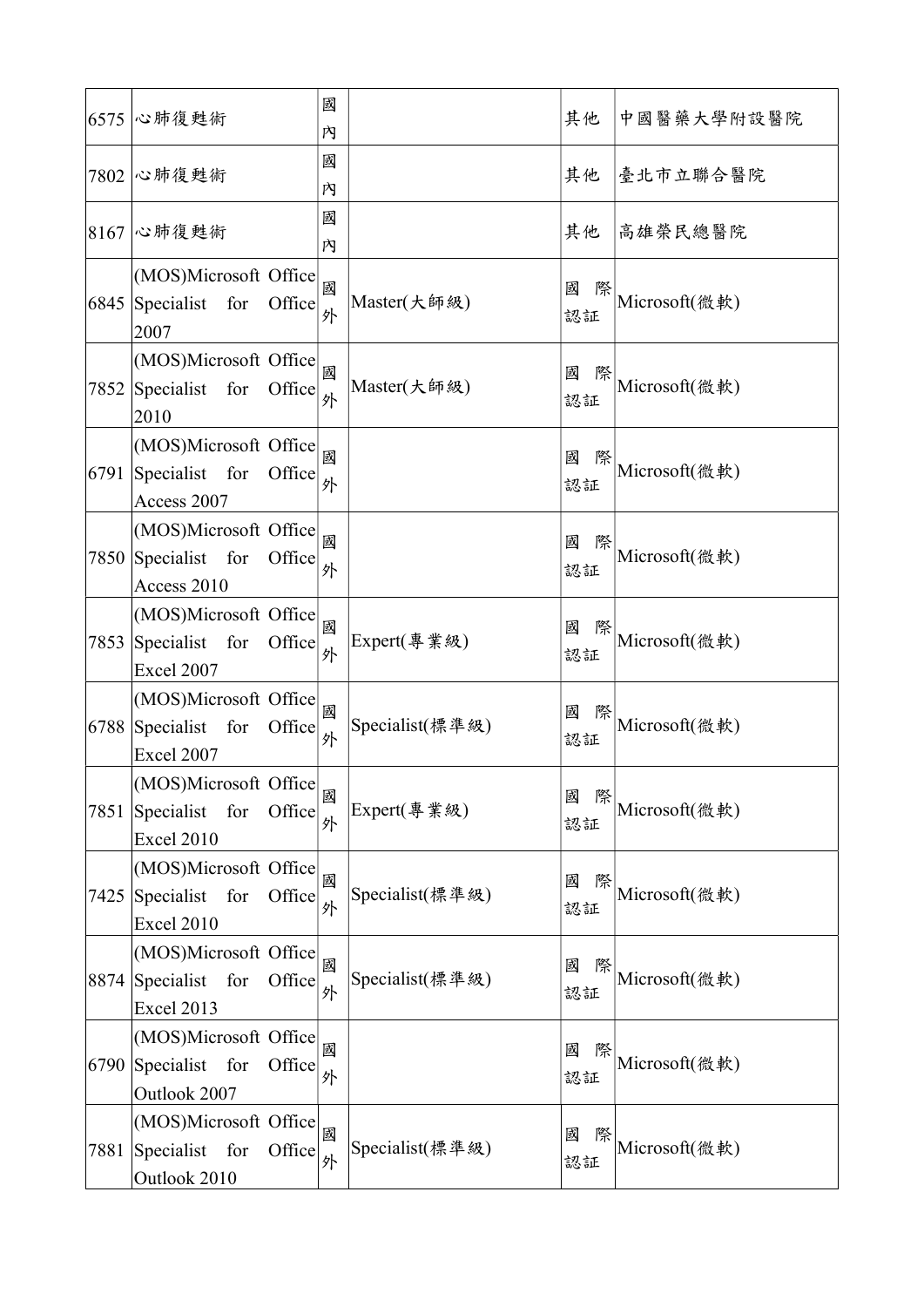| 6789 | (MOS)Microsoft Office<br>Specialist for<br>Office<br>PowerPoint 2007         | 國<br>外 |                 | 國<br>際<br>認証   | Microsoft(微軟) |
|------|------------------------------------------------------------------------------|--------|-----------------|----------------|---------------|
| 7632 | (MOS)Microsoft Office<br>Specialist for<br>Office<br>PowerPoint 2010         | 國<br>外 |                 | 國<br>際<br>認証   | Microsoft(微軟) |
| 9237 | (MOS)Microsoft Office<br>Specialist for<br>Office<br>PowerPoint 2013         | 國<br>外 |                 | 國<br>際<br>認証   | Microsoft(微軟) |
| 7729 | (MOS)Microsoft Office<br>Specialist for<br>Office<br><b>Word 2007</b>        | 國<br>外 | Expert(專業級)     | 國<br>際<br>認証   | Microsoft(微軟) |
| 8147 | (MOS)Microsoft Office<br>Specialist for<br>Office<br><b>Word 2007</b>        | 國<br>外 | Specialist(標準級) | 國<br>際<br>認証   | Microsoft(微軟) |
| 7849 | (MOS)Microsoft Office<br>Specialist for<br>Office<br><b>Word 2010</b>        | 國<br>外 | Expert(專業級)     | 國<br>際<br>認証   | Microsoft(微軟) |
|      | (MOS)Microsoft Office<br>$7706$ Specialist for<br>Office<br><b>Word 2010</b> | 國<br>外 | Specialist(標準級) | 國<br>際<br>認証   | Microsoft(微軟) |
| 9165 | (MOS)Microsoft Office<br>Specialist for<br>Office<br>Word 2013               | 國<br>外 | Specialist(標準級) | 國<br>際<br>認証   | Microsoft(微軟) |
| 21   | 中華民國技術士 - 電國<br>腦軟體應用                                                        | 内      | 乙級              | 政 府<br>機關      | 勞動部 (舊:勞工委員會) |
| 31   | 中華民國技術士 - 電<br>腦軟體應用                                                         | 國<br>內 | 丙級              | 政 府<br>機關      | 勞動部 (舊:勞工委員會) |
| 20   | 中華民國技術士 - 電<br>腦軟體應用                                                         | 國<br>內 | 甲級              | 政 府<br>機關      | 勞動部 (舊:勞工委員會) |
| 207  | 中華民國技術士 - 電<br>腦輔助建築製圖                                                       | 國<br>內 | 乙級              | 政 府<br>機關      | 勞動部 (舊:勞工委員會) |
| 123  | 中華民國技術士 - 電<br>腦輔助機械製圖                                                       | 國<br>內 | 乙級              | 政<br>- 府<br>機關 | 勞動部 (舊:勞工委員會) |
| 132  | 中華民國技術士 - 電<br>腦輔助機械製圖                                                       | 國<br>內 | 丙級              | 政 府<br>機關      | 勞動部 (舊:勞工委員會) |
| 2073 | 中華民國技術士 - 電<br>腦輔助機械製圖                                                       | 國<br>內 | 甲級              | 政 府<br>機關      | 勞動部 (舊:勞工委員會) |
| 85   | 中華民國技術士 - 廣<br>告設計                                                           | 國<br>内 | 乙級              | 政 府<br>機關      | 勞動部 (舊:勞工委員會) |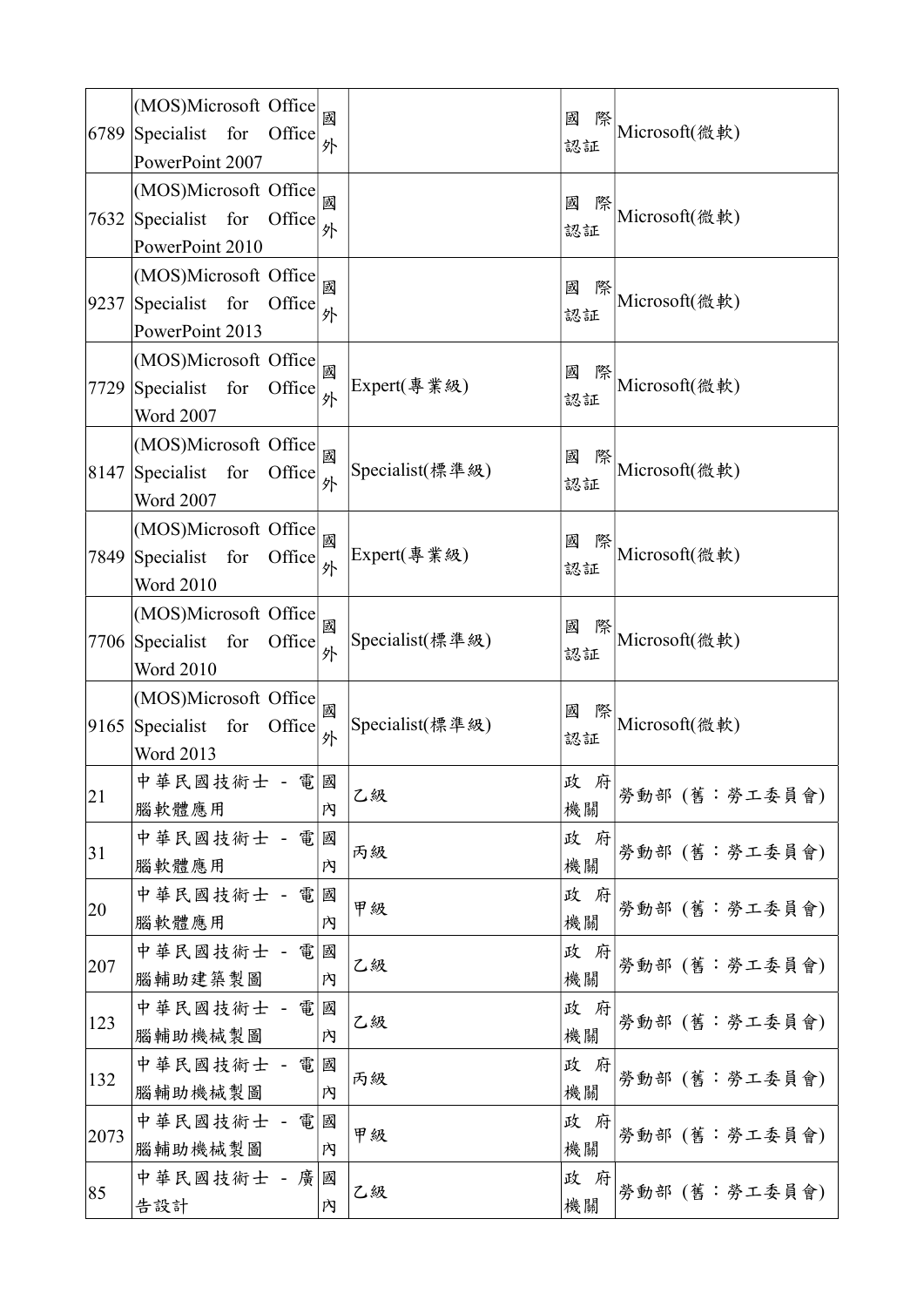| 57   | 中華民國技術士 - 廣<br>告設計                     | 國<br>内 | 丙級  | 政 府<br>機關    | 勞動部 (舊:勞工委員會)                                                         |
|------|----------------------------------------|--------|-----|--------------|-----------------------------------------------------------------------|
| 6670 | 中華民國技術士 - 機國<br>械加工                    | 內      | 乙級  | 政 府<br>機關    | 勞動部 (舊:勞工委員會)                                                         |
| 6671 | 中華民國技術士 - 機國<br>械加工                    | 内      | 丙級  | 政<br>府<br>機關 | 勞動部 (舊:勞工委員會)                                                         |
| 1146 | 中華民國技術士 - 鑄國<br>造                      | 内      | 乙級  | 政<br>府<br>機關 | 勞動部 (舊:勞工委員會)                                                         |
| 1145 | 中華民國技術士 - 鑄<br>造                       | 國<br>內 | 丙級  | 政 府<br>機關    | 勞動部 (舊:勞工委員會)                                                         |
| 7447 | TQC-OA<br><b>EXCEL</b><br>(2010)       | 國<br>內 | 專業級 | 其他           | (CSF)Computer<br><b>Skills</b><br>Foundation[中華民國電腦 <br>技能基金會]        |
| 7672 | TQC-OA<br><b>EXCEL</b><br>(2010)       | 國<br>內 | 進階級 | 其他           | (CSF)Computer<br><b>Skills</b><br>Foundation[中華民國電腦<br>技能基金會]         |
| 7464 | TQC-OA<br><b>EXCEL</b><br>(2010)       | 國<br>內 | 實用級 | 其他           | (CSF)Computer<br><b>Skills</b><br>Foundation[中華民國電腦<br>技能基金會]         |
|      | $ 2138 $ TQC-OA Excel $(2007)$         | 國<br>内 | 專業級 | 其他           | (CSF)Computer<br><b>Skills</b><br>Foundation[中華民國電腦<br>技能基金會]         |
| 2137 | TQC-OA Excel(2007)                     | 國<br>内 | 進階級 | 其他           | (CSF)Computer<br><b>Skills</b><br>Foundation[中華民國電腦<br>技能基金會]         |
|      | $2136$ TQC-OA Excel(2007)              | 國<br>内 | 實用級 | 其他           | (CSF)Computer<br><b>Skills</b><br> Foundation[中華民國電腦 <br>技能基金會]       |
| 692  | Internet   國<br>TQC-OA<br>Explorer 6.0 | 内      | 專業級 | 其他           | (CSF)Computer<br><b>Skills</b><br> Foundation[ 中 華 民 國 電 腦 <br>技能基金會] |
| 704  | TQC-OA<br>Internet   國<br>Explorer 6.0 | 内      | 進階級 | 其他           | <b>Skills</b><br>(CSF)Computer<br>Foundation[中華民國電腦<br>技能基金會]         |
| 693  | TQC-OA<br>Internet 國<br>Explorer 6.0   | 內      | 實用級 | 其他           | (CSF)Computer<br><b>Skills</b><br>Foundation[中華民國電腦<br>技能基金會]         |
| 7449 | <b>TQC-OA</b><br>POWERPOINT 2010)      | 國<br>内 | 專業級 | 其他           | (CSF)Computer<br><b>Skills</b><br>Foundation[中華民國電腦 <br>技能基金會]        |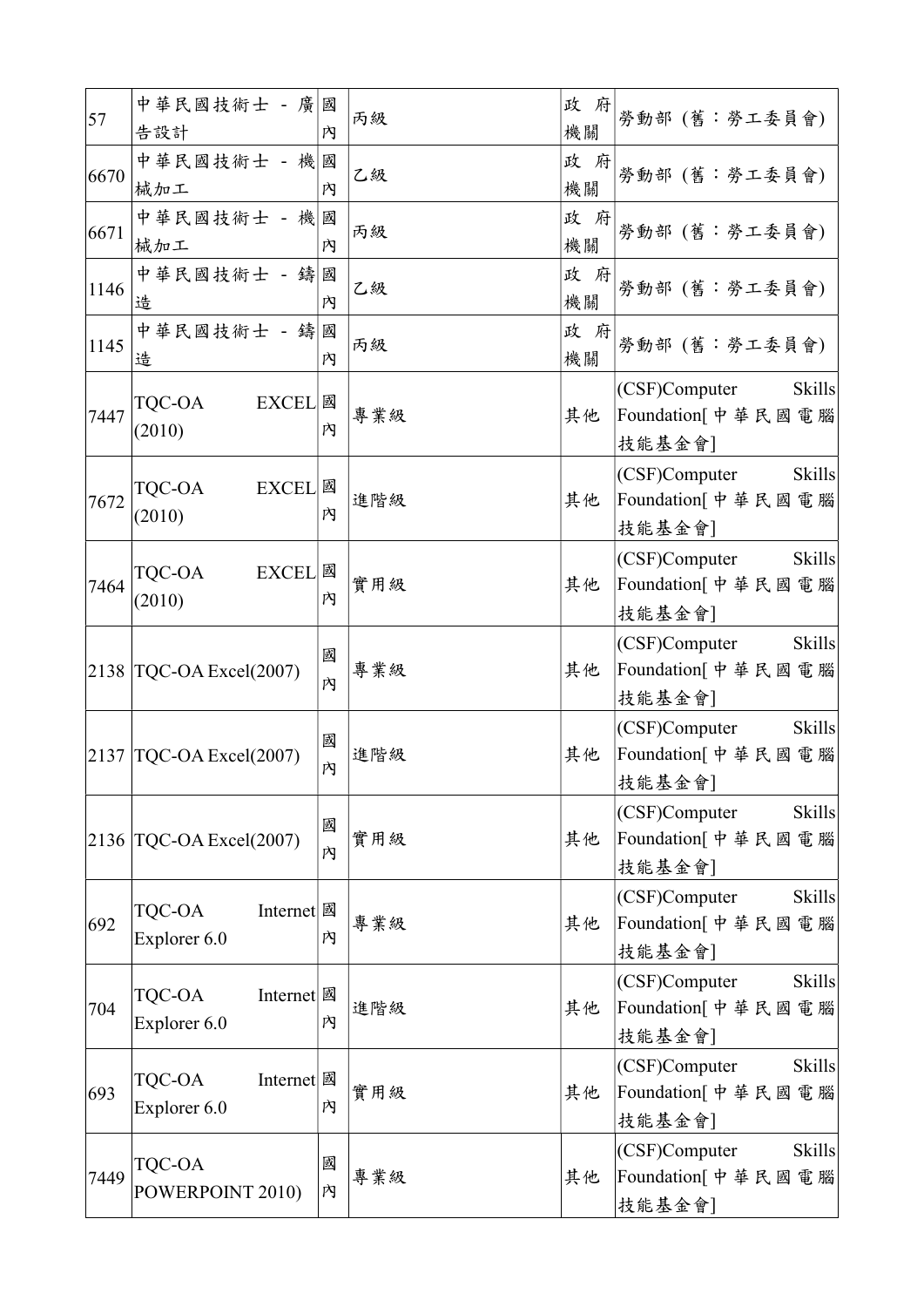| 7867 | <b>TQC-OA</b><br>PowerPoint(2010) | 國<br>內 | 進階級 | 其他 | <b>Skills</b><br>(CSF)Computer<br>Foundation[中華民國電腦<br>技能基金會]  |
|------|-----------------------------------|--------|-----|----|----------------------------------------------------------------|
| 7466 | TQC-OA<br>POWERPOINT (2010)       | 國<br>内 | 實用級 | 其他 | (CSF)Computer<br><b>Skills</b><br>Foundation[中華民國電腦<br>技能基金會]  |
| 2141 | TQC-OA<br>PowerPoint(2007)        | 國<br>內 | 專業級 | 其他 | (CSF)Computer<br><b>Skills</b><br>Foundation[中華民國電腦<br>技能基金會]  |
| 2140 | TQC-OA<br>PowerPoint(2007)        | 國<br>內 | 進階級 | 其他 | <b>Skills</b><br>(CSF)Computer<br>Foundation[中華民國電腦<br>技能基金會]  |
| 2139 | TQC-OA<br>PowerPoint(2007)        | 國<br>內 | 實用級 | 其他 | (CSF)Computer<br><b>Skills</b><br>Foundation[中華民國電腦<br>技能基金會]  |
| 7448 | WORD <b>國</b><br>TQC-OA<br>(2010) | 內      | 專業級 | 其他 | (CSF)Computer<br><b>Skills</b><br>Foundation[中華民國電腦<br>技能基金會]  |
|      | 7683 TQC-OA Word 2010             | 國<br>內 | 進階級 | 其他 | (CSF)Computer<br><b>Skills</b><br>Foundation[中華民國電腦<br>技能基金會]  |
| 7465 | TQC-OA<br><b>WORD</b><br>(2010)   | 國<br>內 | 實用級 | 其他 | (CSF)Computer<br><b>Skills</b><br>Foundation[中華民國電腦<br>技能基金會]  |
|      | $2135$ TQC-OA Word $(2007)$       | 國<br>內 | 專業級 | 其他 | <b>Skills</b><br>(CSF)Computer<br>Foundation[中華民國電腦]<br>技能基金會] |
|      | $2134$ TQC-OA Word $(2007)$       | 國<br>內 | 進階級 | 其他 | (CSF)Computer<br><b>Skills</b><br>Foundation[中華民國電腦 <br>技能基金會] |
|      | $ 2133 $ TQC-OA Word $(2007)$     | 國<br>內 | 實用級 | 其他 | (CSF)Computer<br><b>Skills</b><br>Foundation[中華民國電腦]<br>技能基金會] |
| 617  | TQC-OA 中文輸入                       | 國<br>內 | 專業級 | 其他 | (CSF)Computer<br><b>Skills</b><br>Foundation[中華民國電腦 <br>技能基金會] |
| 572  | TQC-OA 中文輸入                       | 國<br>內 | 進階級 | 其他 | (CSF)Computer<br><b>Skills</b><br>Foundation[中華民國電腦 <br>技能基金會] |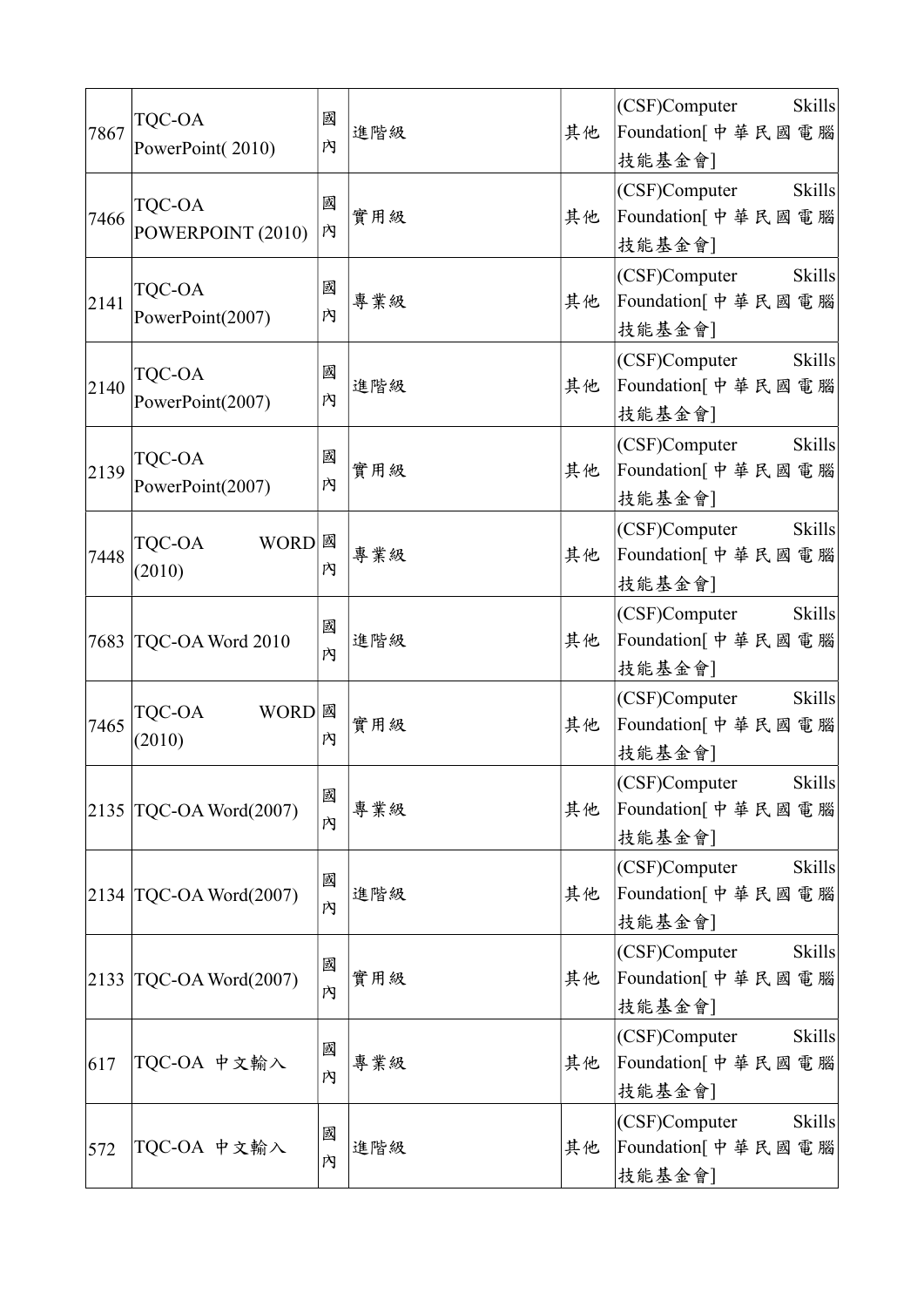| 380  |     | TQC-OA 中文輸入    | 國<br>內 | 實用級 | 其他 | (CSF)Computer<br><b>Skills</b><br>Foundation[中華民國電腦 <br>技能基金會] |
|------|-----|----------------|--------|-----|----|----------------------------------------------------------------|
| 1761 | 音)  | TQC-OA 中文輸入(注  | 國<br>內 | 專業級 | 其他 | (CSF)Computer<br><b>Skills</b><br>Foundation[中華民國電腦<br>技能基金會]  |
| 1364 | 音)  | TQC-OA 中文輸入(注  | 國<br>內 | 進階級 | 其他 | (CSF)Computer<br><b>Skills</b><br>Foundation[中華民國電腦 <br>技能基金會] |
| 1696 | 音)  | TQC-OA 中文輸入(注  | 國<br>內 | 實用級 | 其他 | <b>Skills</b><br>(CSF)Computer<br>Foundation[中華民國電腦<br>技能基金會]  |
| 1762 | 注音) | TQC-OA 中文輸入(新  | 國<br>內 | 專業級 | 其他 | <b>Skills</b><br>(CSF)Computer<br>Foundation[中華民國電腦<br>技能基金會]  |
| 748  | 注音) | TQC-OA 中文輸入(新  | 國<br>內 | 進階級 | 其他 | <b>Skills</b><br>(CSF)Computer<br>Foundation[中華民國電腦<br>技能基金會]  |
| 716  | 注音) | TQC-OA 中文輸入(新  | 國<br>內 | 實用級 | 其他 | <b>Skills</b><br>(CSF)Computer<br>Foundation[中華民國電腦<br>技能基金會]  |
| 1514 | 蝦米) | TQC-OA 中文輸入(嘸  | 國<br>內 | 專業級 | 其他 | (CSF)Computer<br><b>Skills</b><br>Foundation[中華民國電腦<br>技能基金會]  |
| 697  | 蝦米) | TQC-OA 中文輸入(嘸國 | 內      | 進階級 | 其他 | (CSF)Computer Skills<br>Foundation[中華民國電腦]<br>技能基金會]           |
| 818  | 蝦米) | TQC-OA 中文輸入(嘸  | 國<br>內 | 實用級 | 其他 | (CSF)Computer<br><b>Skills</b><br>Foundation[中華民國電腦 <br>技能基金會] |
| 618  |     | TQC-OA 英文輸入    | 國<br>內 | 專業級 | 其他 | (CSF)Computer<br><b>Skills</b><br>Foundation[中華民國電腦 <br>技能基金會] |
| 460  |     | TQC-OA 英文輸入    | 國<br>內 | 進階級 | 其他 | <b>Skills</b><br>(CSF)Computer<br>Foundation[中華民國電腦 <br>技能基金會] |
| 381  |     | TQC-OA 英文輸入    | 國<br>內 | 實用級 | 其他 | (CSF)Computer<br><b>Skills</b><br>Foundation[中華民國電腦 <br>技能基金會] |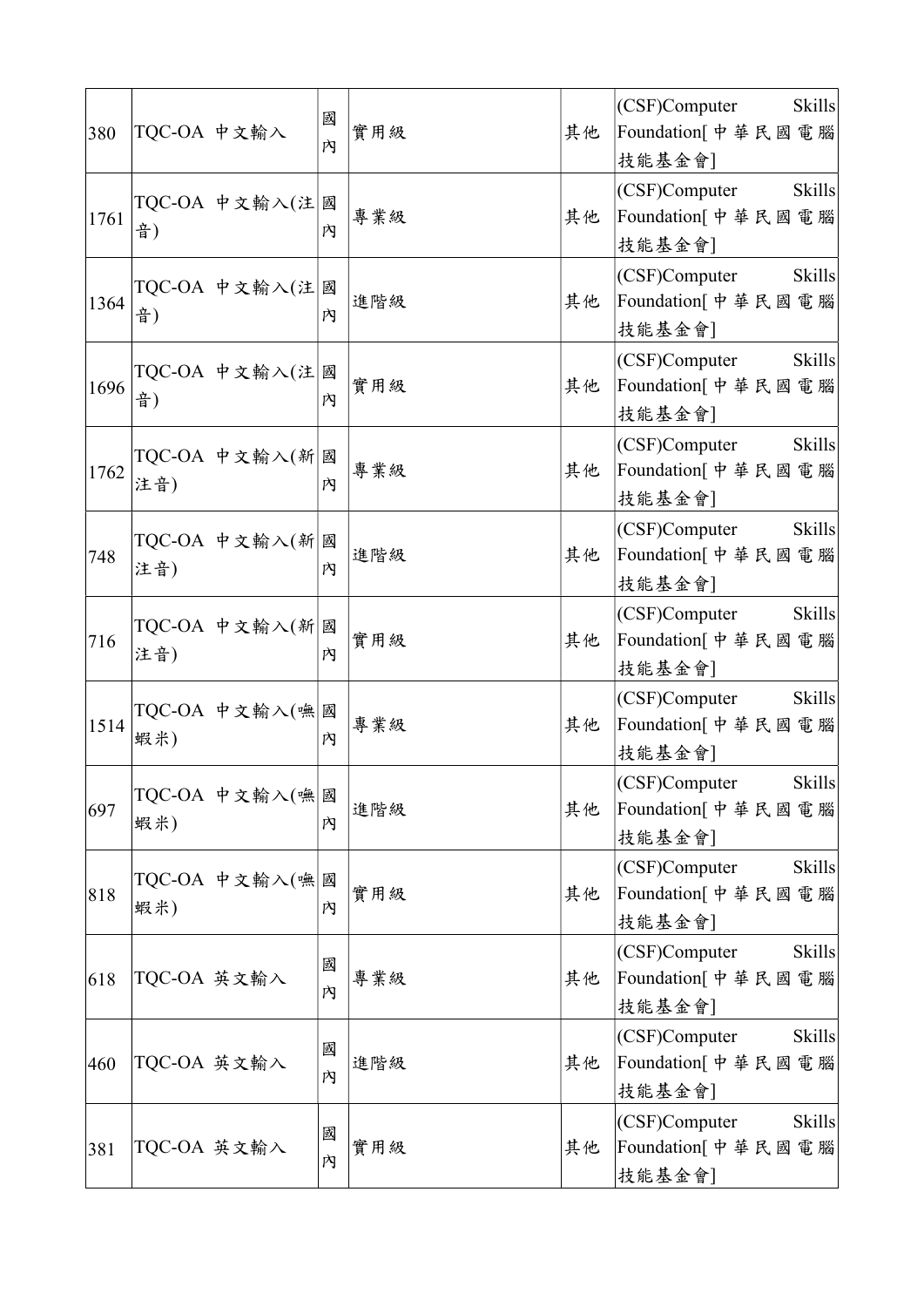| 6213 | TQC-OA 網際網路及<br>行動通訊  | 國<br>内 | 專業級                                                                                                                                      | 其他    | (CSF)Computer<br>Skills<br>Foundation[中華民國電腦 <br>技能基金會]                                                                                                                                                                                                                                                                                                                                                                                                |
|------|-----------------------|--------|------------------------------------------------------------------------------------------------------------------------------------------|-------|--------------------------------------------------------------------------------------------------------------------------------------------------------------------------------------------------------------------------------------------------------------------------------------------------------------------------------------------------------------------------------------------------------------------------------------------------------|
| 6215 | TQC-OA 網際網路及 <br>行動通訊 | 國<br>內 | 進階級                                                                                                                                      | 其他    | (CSF)Computer<br><b>Skills</b><br>Foundation[中華民國電腦<br>技能基金會]                                                                                                                                                                                                                                                                                                                                                                                          |
| 6214 | TQC-OA 網際網路及<br>行動通訊  | 國<br>内 | 實用級                                                                                                                                      | 其他    | (CSF)Computer Skills<br>Foundation[中華民國電腦 <br>技能基金會]                                                                                                                                                                                                                                                                                                                                                                                                   |
|      | 7019 (TOEIC) 多益測驗     | 國<br>外 | Listening:CEF<br>A1,<br>分,但未達 110 分且<br>READING 滿60分,但未<br>達115分]}                                                                       | 英文 社] | Reading:CEF A1/新版測<br>$\mathbb{E}[\mathbb{E}[\text{Res}(\mathcal{L})] = \mathbb{E}[\mathbb{E}[\text{Res}(\mathcal{L})] = \mathbb{E}[\mathbb{E}[\text{Res}(\mathcal{L})] = \mathbb{E}[\mathbb{E}[\text{Res}(\mathcal{L})] = \mathbb{E}[\mathbb{E}[\text{Res}(\mathcal{L})] = \mathbb{E}[\mathbb{E}[\text{Res}(\mathcal{L})] = \mathbb{E}[\mathbb{E}[\text{Res}(\mathcal{L})] = \mathbb{E}[\mathbb{E}[\text{Res}(\mathcal{L})] =$<br>證照-Service[美國教育測驗服務 |
|      | 7020 (TOEIC) 多益測驗     | 國<br>外 | Listening:CEF A1,<br>分,但未達 110 分且<br>READING 滿 115 分,但<br>未達 275 分]}                                                                     | 英文    | Reading:CEF A2/新版測<br>語 文 (ETS)Educational Testing<br>證照-Service[美國教育測驗服務 <br> 社]                                                                                                                                                                                                                                                                                                                                                                      |
|      | 7021 (TOEIC)多益測驗      | 國<br>外 | Listening:CEF A1,<br>分,但未達 110 分且<br>READING 滿 275 分,但<br>未達 385 分]}                                                                     | 英文 社] | Reading:CEF B1/新版測<br>語 文 (ETS)Educational Testing<br>證照-Service[美國教育測驗服務                                                                                                                                                                                                                                                                                                                                                                              |
|      | 7022 (TOEIC)多益測驗      | 國<br>外 | Listening:CEF<br>$A1$ ,<br>Reading:CEF B2/新版測<br>語 文 (ETS)Educational<br>分,但未達 110 分且<br>READING 滿 385 分,但<br>未達 455 分]}                 | 英文 社] |                                                                                                                                                                                                                                                                                                                                                                                                                                                        |
|      | 7023 (TOEIC)多益測驗      | 國      | Listening:CEF<br>$A1$ ,<br>Reading:CEF C1/新版測<br> 語 文 (ETS)Educational<br>驗 {[LISTENING 滿 60<br>外分,但未達 110 分且<br>READING 滿 455 分以<br>上]} | 英文    | Testing<br>證照-Service[美國教育測驗服務<br>社                                                                                                                                                                                                                                                                                                                                                                                                                    |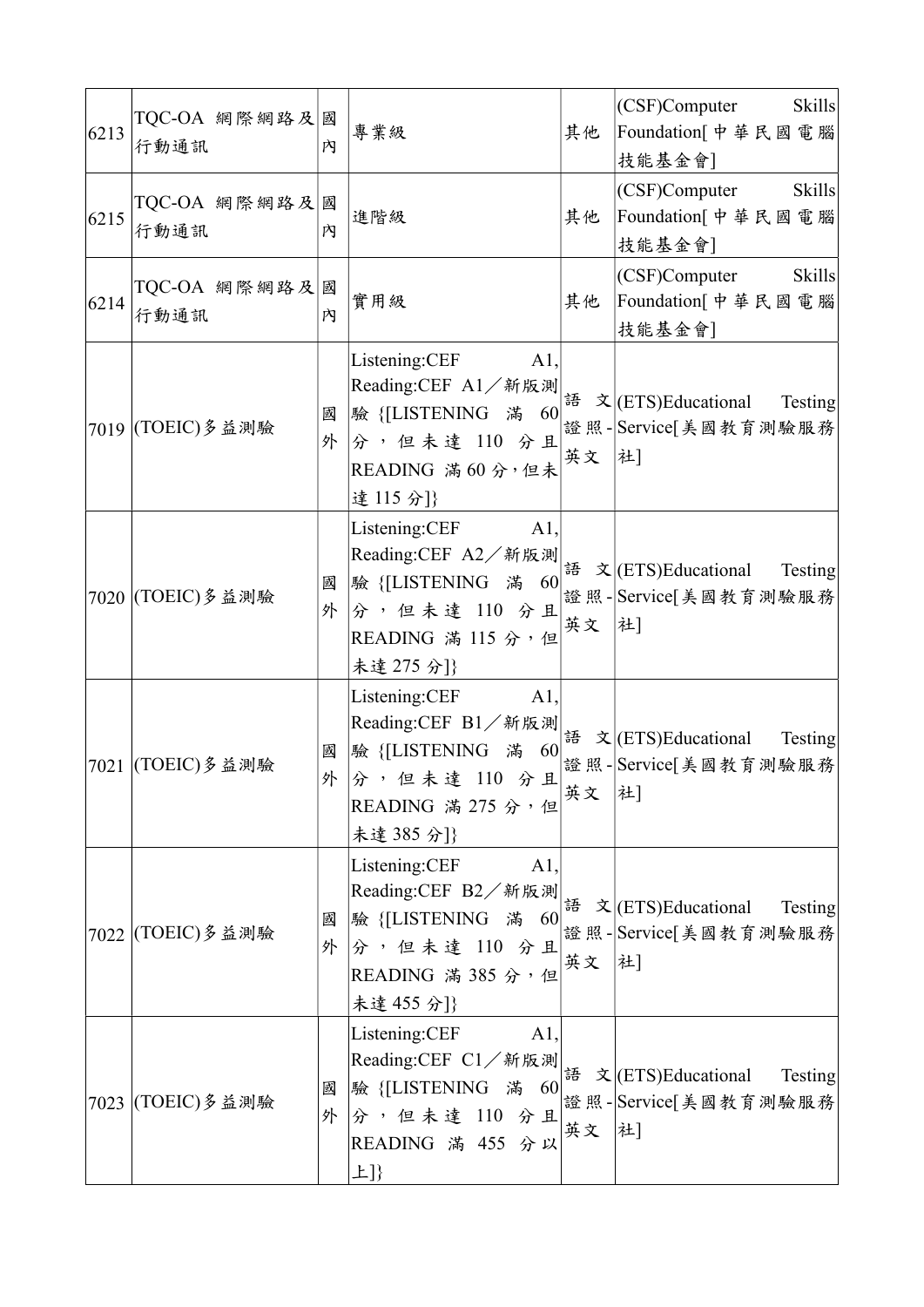| 7024 (TOEIC) 多益測驗 | 國      | Listening:CEF<br>A2<br> 驗 {[LISTENING 滿 110 <br>外分,但未達 275 分且<br>READING 滿60分,但未<br>達115分]}       | 英文 社]  | 證照-Service[美國教育測驗服務                                                                                                                                 |
|-------------------|--------|---------------------------------------------------------------------------------------------------|--------|-----------------------------------------------------------------------------------------------------------------------------------------------------|
| 7025 (TOEIC) 多益測驗 | 國<br>外 | Listening:CEF A2,<br>分,但未達 275 分且<br>READING 滿 115 分,但<br>未達 275 分]}                              | 英文  社] |                                                                                                                                                     |
| 7026 (TOEIC) 多益測驗 | 國      | Listening:CEF A2,<br>外分,但未達 275 分且<br>READING 滿 275 分,但<br>未達385分]}                               | 英文  社] | Reading:CEF B1/新版測<br>$\frac{25.535}{100}$ $\frac{25.535}{100}$ $\frac{25.535}{100}$ $\frac{25.535}{100}$ $\frac{25.535}{100}$ $\frac{25.535}{100}$ |
| 7027 (TOEIC) 多益測驗 | 國<br>外 | Listening:CEF A2,<br> 驗 {[LISTENING 滿 110 <br>分,但未達 275 分且<br>READING 滿 385 分,但<br>未達 455 分]}     | 英文     | Reading:CEF B2/新版測<br>語 文 (ETS)Educational Testing<br>證照-Service[美國教育測驗服務<br> 社]                                                                    |
| 7028 (TOEIC)多益測驗  | 國<br>外 | Listening:CEF<br>A2,<br> 驗 {[LISTENING 滿 110 <br>分,但未達 275 分且<br>READING 滿 455 分以<br>上]}          | 英文     | Testing<br>證照-Service[美國教育測驗服務<br> 社]                                                                                                               |
| 7029 (TOEIC) 多益測驗 | 國<br>外 | Listening:CEF<br><b>B1</b> ,<br>驗 {[LISTENING 滿 275<br>分,但未達 400 分且<br>READING 滿60分,但未<br>達115分]} | 英文     | Testing<br>證照-Service[美國教育測驗服務<br>社]                                                                                                                |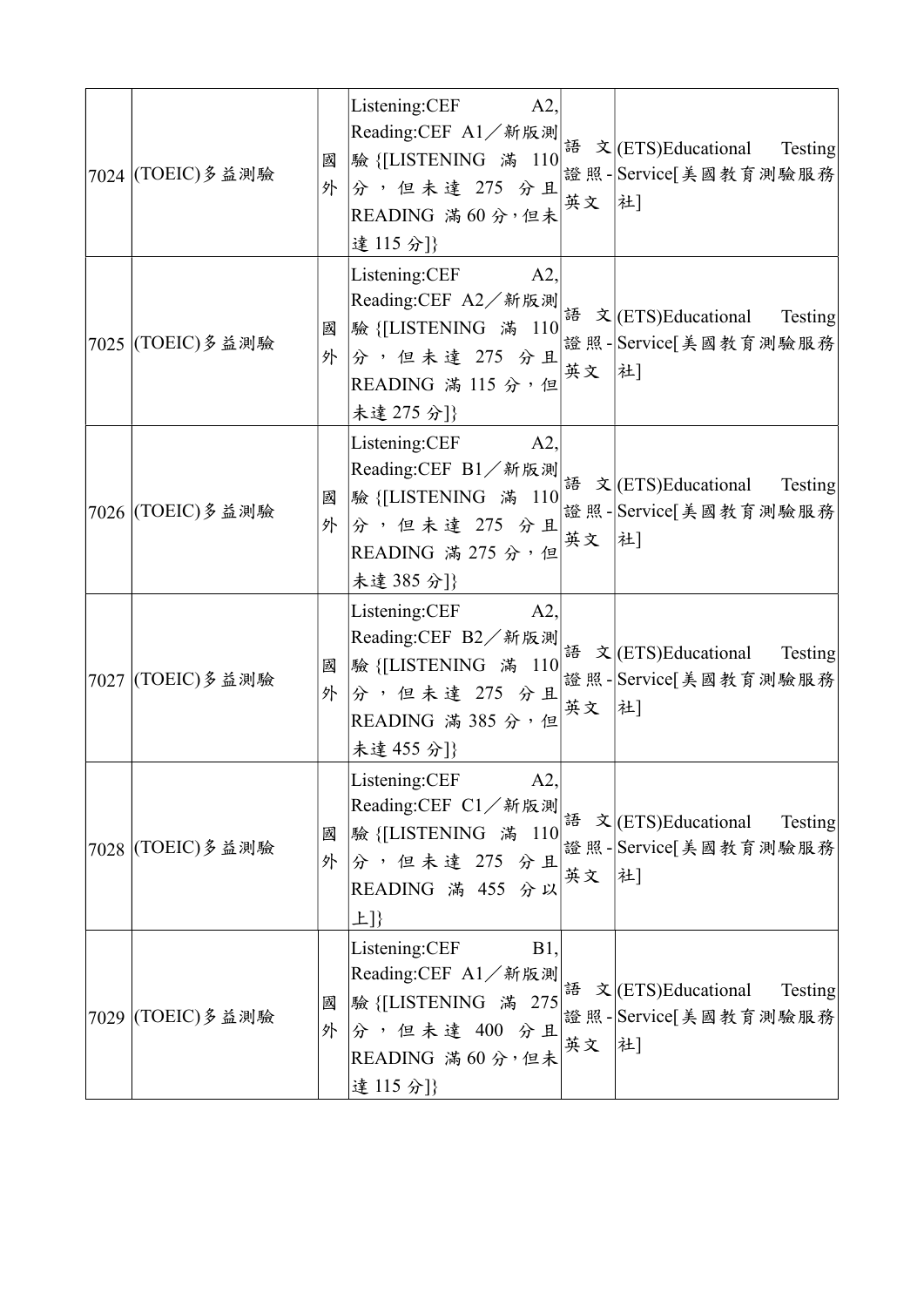| 7030 (TOEIC) 多益測驗    | 國<br>外 | Listening:CEF<br><b>B</b> 1,<br> 分,但未達 400 分且 <br>READING 滿 115 分,但<br>未達 275 分]}                                             | 英文 社]  | Reading:CEF A2/新版測<br>Reading:CEF A2/新版測<br>$\frac{3\pi}{275}$ $\propto$ (ETS)Educational Testing<br>證照-Service[美國教育測驗服務                                                                                                                                |
|----------------------|--------|-------------------------------------------------------------------------------------------------------------------------------|--------|---------------------------------------------------------------------------------------------------------------------------------------------------------------------------------------------------------------------------------------------------------|
| 7031 (TOEIC) 多益測驗    | 國<br>外 | Listening: CEF B1,<br> 驗 {[LISTENING 滿 275 <br>$\left \hat{\mathcal{S}}\right $ , 但未達 400 分且<br>READING 滿 275 分,但<br>未達385分]} | 英文  社] | Reading:CEF B1/新版測<br>eading:CEF B1/新版測<br>explorer to a contract of the state of the state of the state of the state of the state of the state of the state of the state of the state of the state of the state of the state of<br>證照-Service[美國教育測驗服務 |
| 7032 (TOEIC) 多益測驗    | 國<br>外 | Listening:CEF B1,<br>分,但未達 400 分且<br>READING 滿 385 分,但<br>未達 455 分]}                                                          | 英文  社] | Reading:CEF B2/新版測<br>eading:CEF B2/新版測<br>explorer to the state of the state of the state of the state of the state of the state of the state of the state of the state of the state of the state of the state of the state of<br>證照-Service[美國教育測驗服務  |
| 7033 (TOEIC) 多 益 測 驗 | 國<br>外 | Listening:CEF B1,<br> 驗 {[LISTENING 滿 275 <br>分,但未達 400 分且<br>READING 滿 455 分以<br>上]}                                         | 英文     | Reading:CEF C1/新版測<br>eading:CEF C1/新版測<br>exceptional Testing<br>證照-Service[美國教育測驗服務<br> 社]                                                                                                                                                            |
| 7034 (TOEIC) 多益測驗    | 國<br>外 | Listening:CEF<br><b>B2</b> ,<br>Reading:CEF A1/新版測<br>語 文 (ETS)Educational<br>分,但未達 490 分且<br>READING 滿60分,但未<br>達115分]}      | 英文     | 驗 {[LISTENING 滿 400  " 「 '-- ,<br> 證照 - Service[美國教育測驗服務 <br> 社]                                                                                                                                                                                        |
| 7035 (TOEIC) 多益測驗    | 國<br>外 | Listening:CEF<br><b>B2</b> ,<br>分,但未達 490 分且<br>READING 滿 115 分,但<br>未達 275 分]}                                               | 英文     | <b>Testing</b><br> 驗{[LISTENING 滿 400  " 「   '-   '- ' ' ' ' '   'Service[美國教育測驗服務 <br> 證照 -   Service[美國教育測驗服務 <br> 社]                                                                                                                                 |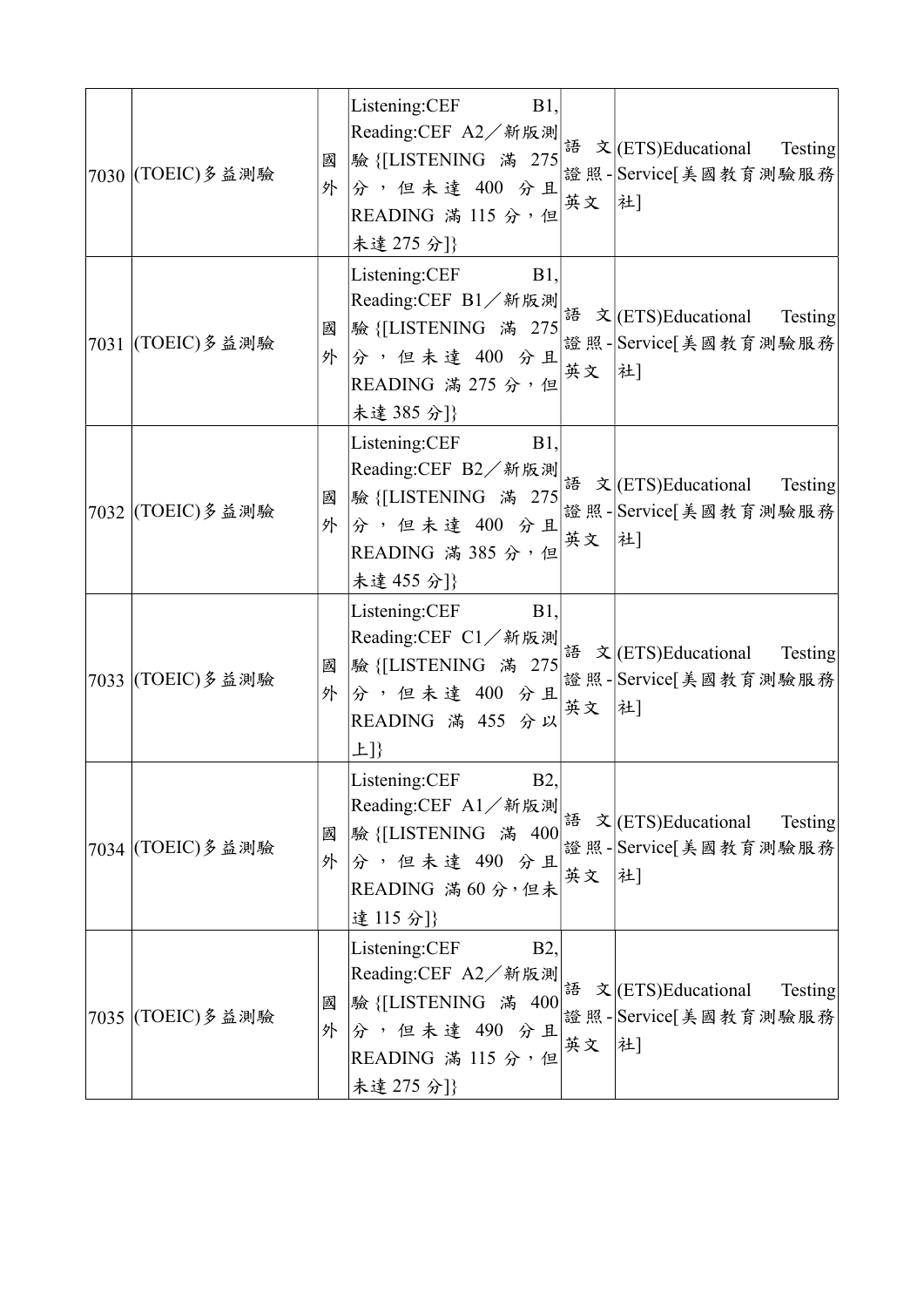| 7036 (TOEIC) 多益測驗    | 國<br>外 | Listening:CEF<br><b>B2</b> ,<br>READING 滿 275 分,但<br>未達385分]}                                                | 英文 社] |                                                                                                                                           |
|----------------------|--------|--------------------------------------------------------------------------------------------------------------|-------|-------------------------------------------------------------------------------------------------------------------------------------------|
| 7037 (TOEIC) 多益測驗    | 國<br>外 | Listening: CEF B2,<br>READING 滿 385 分,但<br>未達 455 分]}                                                        | 英文 社] | Reading:CEF B2/新版測<br>$\left \frac{R}{2}\right  \times \left \frac{1}{2}\right  \times \left \frac{1}{2}\right $ (ETS)Educational Testing |
| 7038 (TOEIC) 多益測驗    | 國<br>外 | Listening:CEF B2,<br>READING 滿 455 分以<br>上]}                                                                 | 英文 社] | 输 {[LISTENING 滿 400  " ~  ' 」 ~ ~ ,<br> 驗 {[LISTENING 滿 400  " ※ ~   證照 -   Service[美國教育測驗服務                                              |
| 7039 (TOEIC) 多益測驗    | 國<br>外 | Listening:CEF C1,<br>分以上且 READING 滿英文 社]<br>60分,但未達115分]}                                                    |       | Reading:CEF A1/新版測 語 文 (ETS)Educational Testing<br>驗 {[LISTENING 滿 490 證照- Service[美國教育測驗服務                                               |
| 7040 (TOEIC)多益測驗     | 國<br>外 | Listening:CEF<br>$C1$ ,<br>分以上且 READING 滿英文 社<br>115分,但未達 275分]}                                             |       | Reading:CEF A2/新版測語 文 (ETS)Educational Testing<br>驗 {[LISTENING 滿 490 證照- Service[美國教育測驗服務]                                               |
| 7041 (TOEIC) 多 益 測 驗 | 國<br>外 | Listening:CEF<br>$C1$ .<br>Reading:CEF B1/新版測 語 文  (ETS)Educational<br>分以上且 READING 滿英文 社]<br>275分,但未達385分]} |       | Testing<br>驗 {[LISTENING 滿 490 證照- Service[美國教育測驗服務                                                                                       |
| 7042 (TOEIC) 多益測驗    | 國<br>外 | Listening:CEF<br>$C1$ .<br>Reading:CEF B2/新版測 語 文 (ETS)Educational<br>分以上且 READING 滿英文 社]<br>385分,但未達455分]}  |       | Testing<br>驗 {[LISTENING 滿 490 證照- Service[美國教育測驗服務]                                                                                      |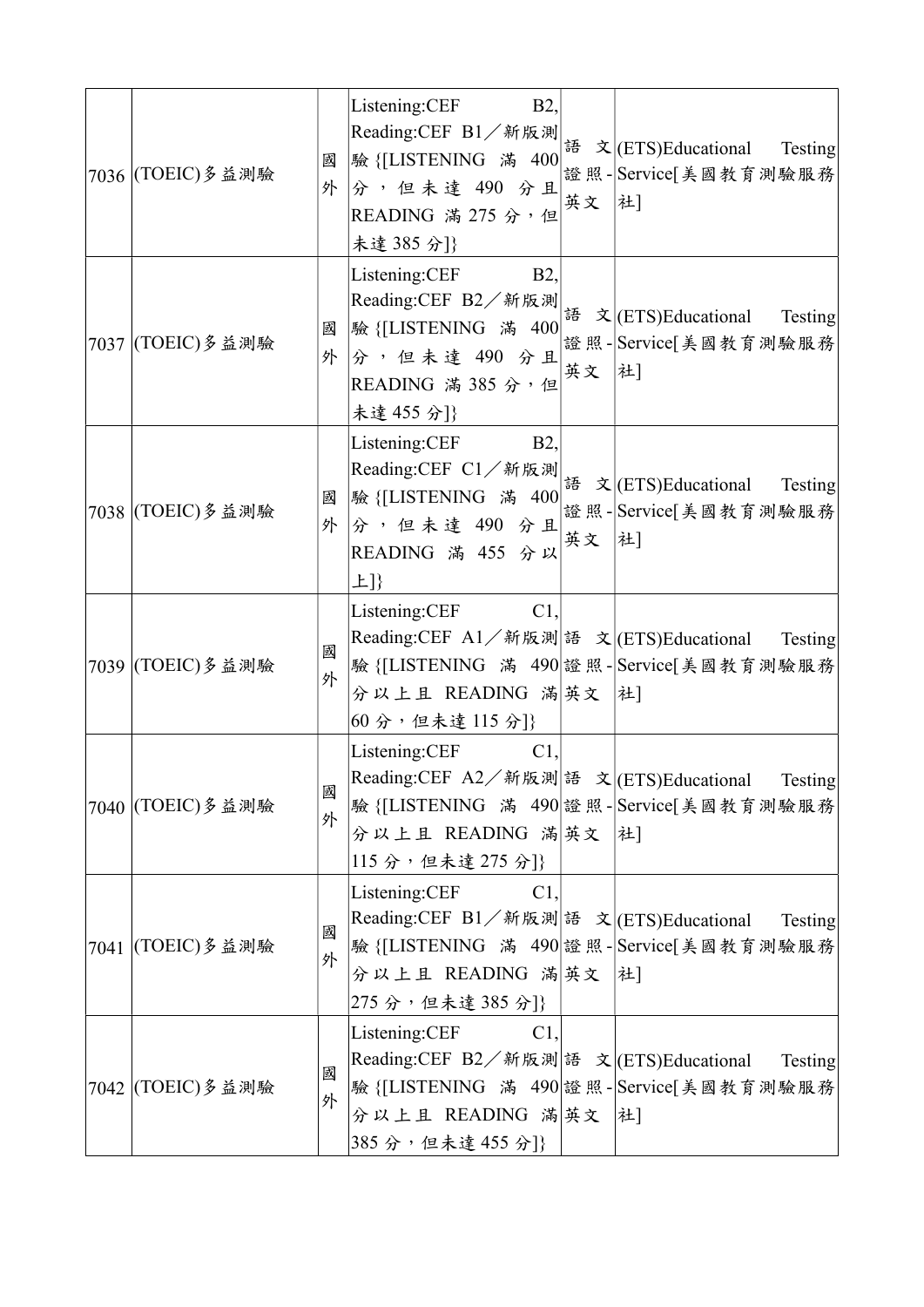|      | 7043 (TOEIC) 多益測驗                                           | 國<br>外 | Listening:CEF<br>C1,<br>Reading:CEF C1/新版測 語 文 (ETS)Educational<br>分以上且 READING 滿英文<br>455 分以上]} |                     | Testing<br>驗 {[LISTENING 滿 490 證照- Service[美國教育測驗服務<br> 社]                              |
|------|-------------------------------------------------------------|--------|--------------------------------------------------------------------------------------------------|---------------------|-----------------------------------------------------------------------------------------|
| 169  | (GEPT)全民英檢                                                  | 國<br>內 | 中级 / CEF B1                                                                                      | 英文                  | 語 文 (LTTC)The language<br>證照-Training&Testing Center[財<br> 團法人語言訓練測驗中心]                 |
| 170  | (GEPT)全民英檢                                                  | 國<br>內 | 中高級 / CEF B2                                                                                     |                     | 語 文   (LTTC)The language<br>證照-Training&Testing Center[財<br>英文 團法人語言訓練測驗中心]             |
| 168  | (GEPT)全民英檢                                                  | 國<br>內 | 初級 / CEF A2                                                                                      | 英文                  | 語 文   (LTTC)The language<br>證照-Training&Testing Center[財<br> 團法人語言訓練測驗中心]               |
| 171  | (GEPT)全民英檢                                                  | 國<br>内 | 高級 / CEF C1                                                                                      | 語<br>英文             | $\dot{\mathbf{x}}$ (LTTC)The language<br>證照-Training&Testing Center[財<br> 團法人語言訓練測驗中心]  |
|      | 2188  (GEPT)全民英檢                                            | 國<br>內 | 優級 / CEF C2                                                                                      | 英文                  | 語 文 (LTTC)The language<br>證照-Training&Testing Center[財<br> 團法人語言訓練測驗中心]                 |
| 1622 | (BULATS)劍橋博思職<br>場英語檢測                                      | 國<br>外 | ALTE Level 1 / CEF A2                                                                            | 語<br>英文             | 文 (LTTC)財團法人語言訓練<br>證照-測驗中心,(UCLES)劍橋大<br> 學考試委員會                                       |
| 2176 | (BULATS)劍橋博思職 國<br>場英語檢測                                    | 外      | ALTE Level 2 / CEF B1                                                                            | 語<br>英文             | 文 (LTTC)財團法人語言訓練<br>證照- 測驗中心,(UCLES)劍橋大<br> 學考試委員會                                      |
| 2177 | (BULATS)劍橋博思職<br>場英語檢測                                      | 國<br>外 | ALTE Level 3 / CEF B2                                                                            | 語                   | 文 (LTTC)財團法人語言訓練<br>證照-測驗中心,(UCLES)劍橋大<br>英文 學考試委員會                                     |
| 2178 | (BULATS)劍橋博思職<br>場英語檢測                                      | 國<br>外 | ALTE Level 4 / CEF C1                                                                            | 語<br>英文             | 文 (LTTC)財團法人語言訓練<br>證照-測驗中心,(UCLES)劍橋大<br> 學考試委員會                                       |
| 2179 | (BULATS)劍橋博思職<br>場英語檢測                                      | 國<br>外 | ALTE Level 5 / CEF C2                                                                            | 語                   | 文 (LTTC)財團法人語言訓練<br>證照- 測驗中心,(UCLES)劍橋大<br>英文 學考試委員會                                    |
|      | (BULATS)劍橋博思職<br>7861   場 英 語 檢 測 -Reading<br>and Listening | 國<br>外 | ALTE Level 1 / CEF A2                                                                            | 語<br>文<br>證照·<br>英文 | (UCLES)University<br>of<br>Cambridge<br>Local<br>Examinations Syndicate[ 劍<br>橋大學考試委員會] |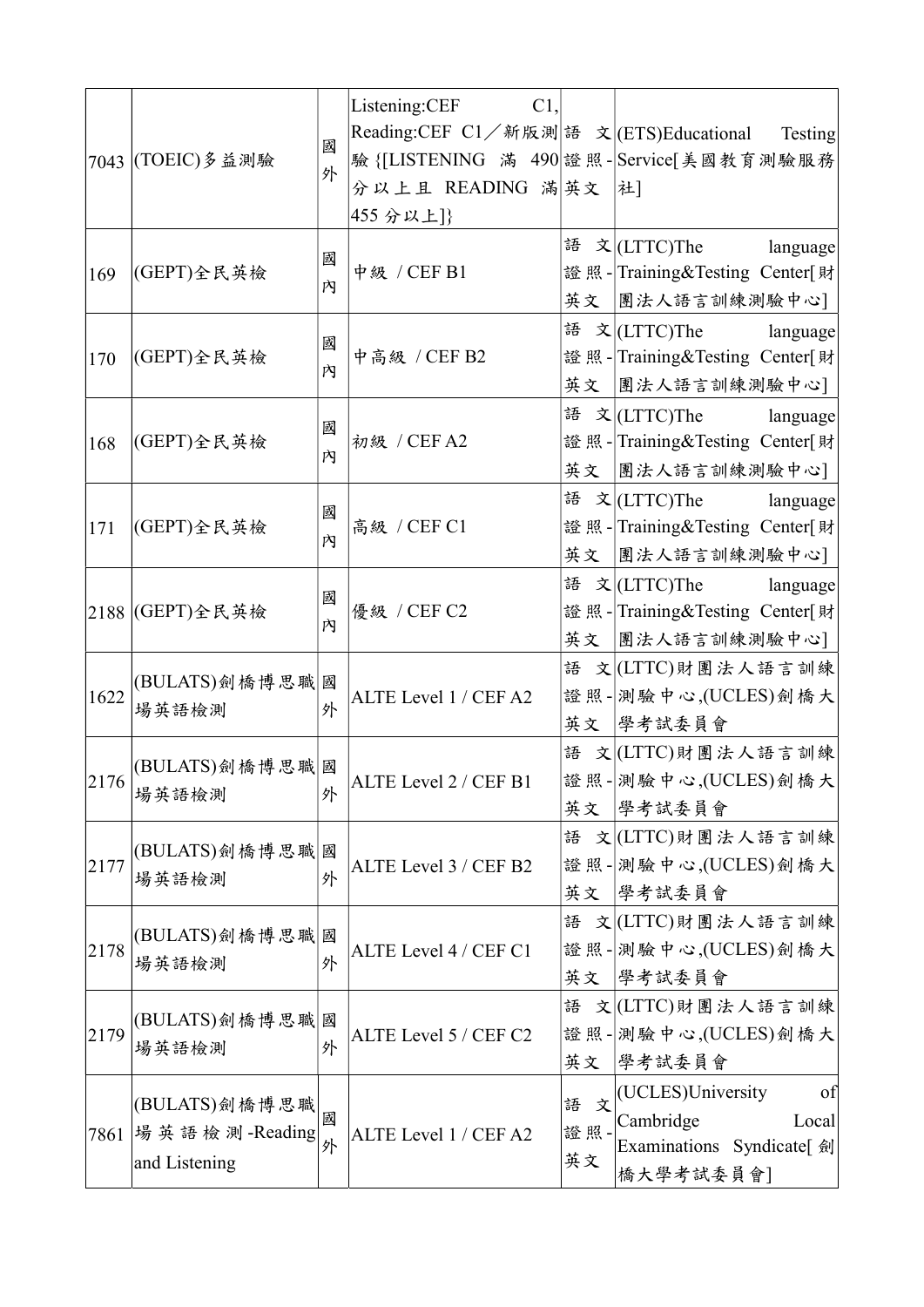|      | (BULATS)劍橋博思職<br>7862   場 英 語 檢 測 -Reading<br>and Listening  | 國<br>外 | ALTE Level 2 / CEF B1 | 語<br>文<br>證照·<br>英文 | (UCLES)University<br>of<br>Cambridge<br>Local<br>Examinations Syndicate[ 劍<br>橋大學考試委員會] |
|------|--------------------------------------------------------------|--------|-----------------------|---------------------|-----------------------------------------------------------------------------------------|
|      | (BULATS)劍橋博思職<br> 8072  場 英 語 檢 測 -Reading <br>and Listening | 國<br>外 | CEF <sub>B2</sub>     | 語<br>文<br>證照·<br>英文 | (UCLES)University<br>of<br>Cambridge<br>Local<br>Examinations Syndicate[ 劍<br>橋大學考試委員會] |
|      | (BULATS)劍橋博思職<br> 8178  場 英 語 檢 測 -Reading <br>and Listening | 國<br>外 | CEF Level A1          | 語<br>文<br>證照·<br>英文 | (UCLES)University<br>of<br>Cambridge<br>Local<br>Examinations Syndicate[ 劍<br>橋大學考試委員會] |
| 7767 | (BULATS)劍橋博思職 <br>場英語檢測-Speaking                             | 國<br>外 | ALTE Level 1 / CEF A2 | 語<br>文<br>證照-<br>英文 | (UCLES)University<br>of<br>Cambridge<br>Local<br>Examinations Syndicate[ 劍<br>橋大學考試委員會] |
| 7746 | (BULATS)劍橋博思職 國<br>場英語檢測-Speaking                            | 外      | ALTE Level 2/ CEF B1  | 語<br>文<br>證照·<br>英文 | (UCLES)University<br>of<br>Cambridge<br>Local<br>Examinations Syndicate[ 劍<br>橋大學考試委員會] |
| 7768 | (BULATS)劍橋博思職 <br>場英語檢測-Speaking                             | 國<br>外 | ALTE Level 3 / CEF B2 | 語<br>文<br>證照-<br>英文 | (UCLES)University<br>of<br>Cambridge<br>Local<br>Examinations Syndicate[ 劍<br>橋大學考試委員會] |
| 7769 | (BULATS)劍橋博思職 <br>場英語檢測-Speaking                             | 國<br>外 | ALTE Level 4 / CEF C1 | 語<br>文<br>證照<br>英文  | (UCLES)University<br>of<br>Cambridge<br>Local<br>Examinations Syndicate[ 劍<br>橋大學考試委員會] |
| 7659 | (BULATS)劍橋博思職<br>場英語檢測-Writing                               | 國<br>外 | ALTE Level 2/ CEF B1  | 語<br>文<br>證照<br>英文  | (UCLES)University<br>of<br>Cambridge<br>Local<br>Examinations Syndicate[ 劍<br>橋大學考試委員會] |
| 7660 | (BULATS)劍橋博思職<br>場英語檢測-Writing                               | 國<br>外 | ALTE Level 3/ CEF B2  | 語<br>文<br>證照·<br>英文 | (UCLES)University<br>of<br>Cambridge<br>Local<br>Examinations Syndicate[ 劍<br>橋大學考試委員會] |
| 7644 | (BULATS)劍橋博思職 <br>場英語檢測-Writing                              | 國<br>外 | ALTE Level 1/ CEF A2  | 語<br>文<br>證照<br>英文  | (UCLES)University<br>of<br>Cambridge<br>Local<br>Examinations Syndicate[ 劍<br>橋大學考試委員會] |